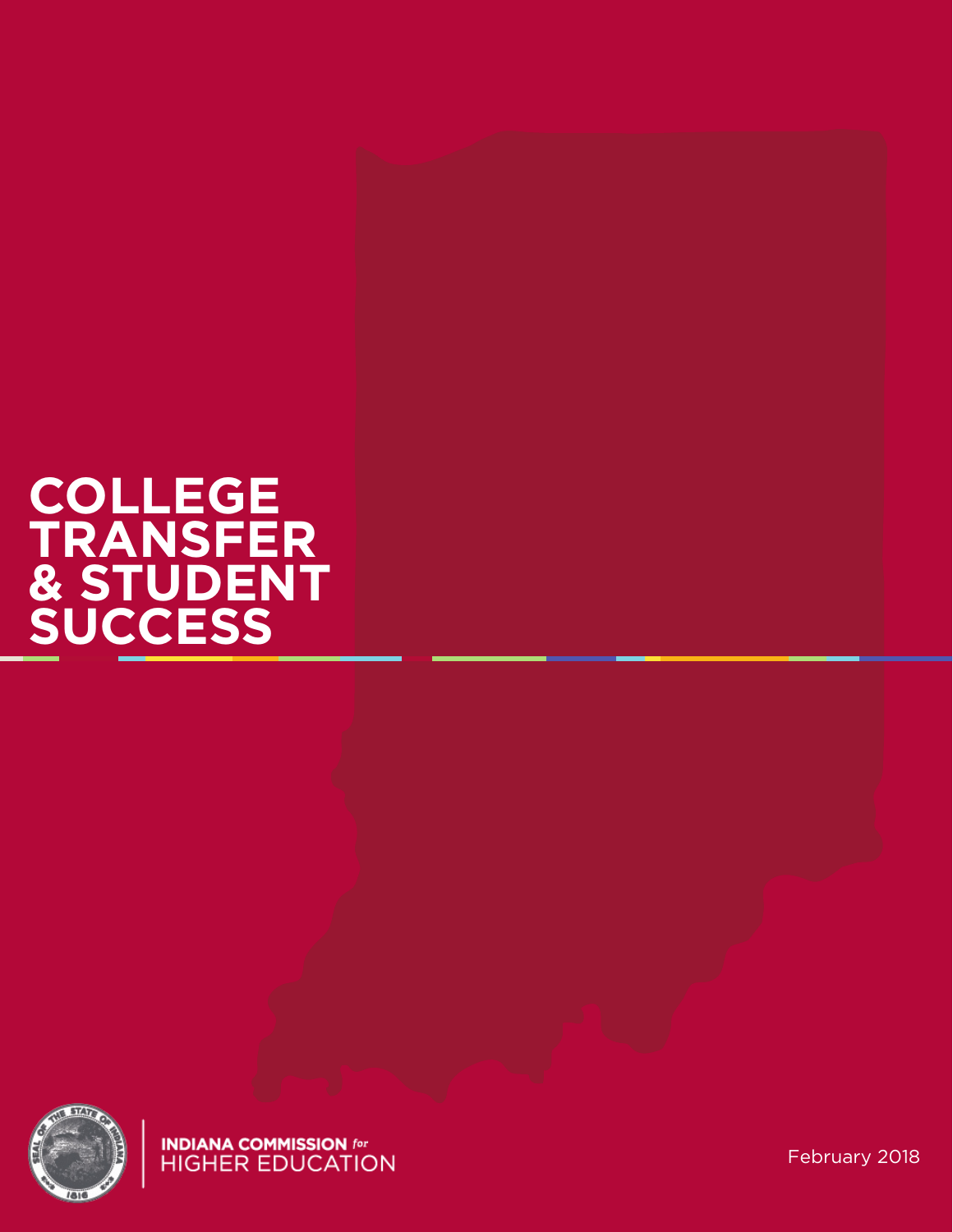# **KEY FINDINGS**

In Indiana, about **1 in 4** students (25%) who enter college for the first time at an Indiana public institution transfers to a different campus or institution at least once within six years—a mobility pattern that underscores the complexity of postsecondary pathways and the importance of better understanding the role transfer plays in helping individuals and the state reach degree attainment goals. As a supplement to the Commission's College Completion report<sup>1</sup>, this analysis provides a look at which students transfer, where they go, and how many succeed.

**2**

**3**

**4**

**<sup>1</sup>** The vast majority of transfers (85%) transfer without a prior degree or credential, and on average, transfers tend to be younger, have lower first-year GPAs, and are less likely than non-transfer students to be white. Such differences are even more notable for students who switch sectors, transferring between four- and two-year campuses.

- **• 2 to 4 Year Public** transfers tend to be younger and fewer receive need-based financial aid compared to students who remain at two-year colleges, and about 6% earn an associate prior to transferring.
- **• 4 to 2 Year Public** transfers are twice as likely to not earn a 3.0 during their first year. Higher percentages receive need-based aid, and higher percentages are Black.

The majority of transfers remain in state, with most enrolling at Ivy Tech and IU campuses. About 30% transfer to out of state colleges, while about 10% choose an Indiana private or proprietary institution.

- About 23% of all in-state transfers switch from **4 to 2 Year Public** institutions, with similar numbers coming from main and non-main campuses.
- Purdue North Central, IU Kokomo, and Indiana State University have the highest transfer-out rates (around 40%). Despite its lower transfer rate (17%), the largest number of transfers (about 3,500 per first-time cohort) originate from Ivy Tech.
- Of those who do transfer out of state, many choose online colleges or institutions near the Indiana border.

**2 to 4 Year Public** transfers are about twice as likely to succeed as **4 to 2 Year Public** transfers (42% compared to 21%). Generally, students who earn an associate prior to transfer have higher (about 10 percentage points) success rates than those with no prior

- About 40% of all transfers complete a degree or credential within six years, compared to about 50% of non-transfers statewide.
- Transfer pathways offer important alternative routes to a degree and provide a slight boost to minority students' completion rates, helping Indiana address the continuing achievement gap in postsecondary attainment.

A broader view of mobility patterns, including summer course taking, reveals the increasing importance of transfer credit for many students. The amount of transfer credit accepted at Indiana publics (about 1 million<sup>2</sup> credit hours per year) has increased by about 25% since 2007, and about 40% of graduates earn transfer credit on their way to a degree.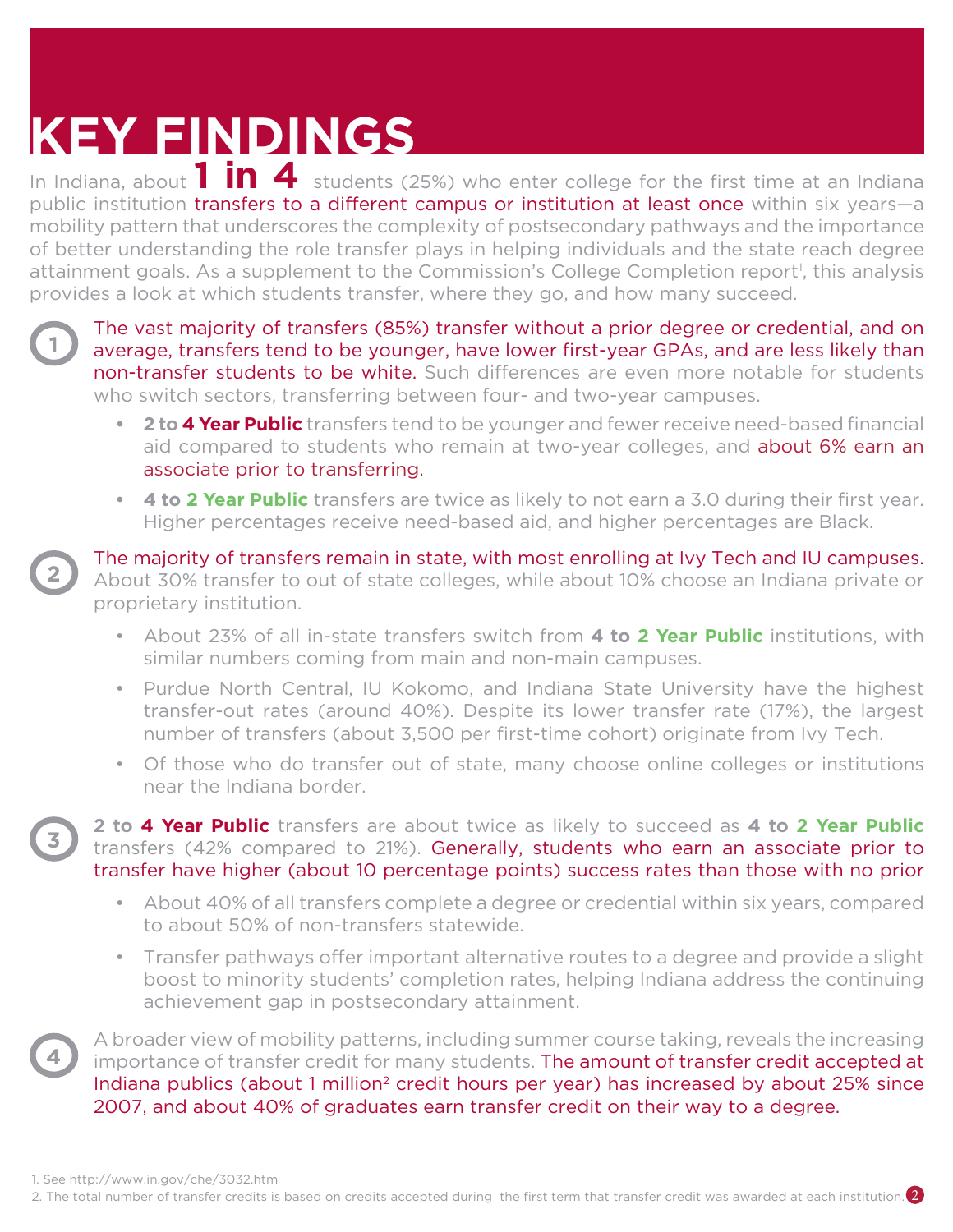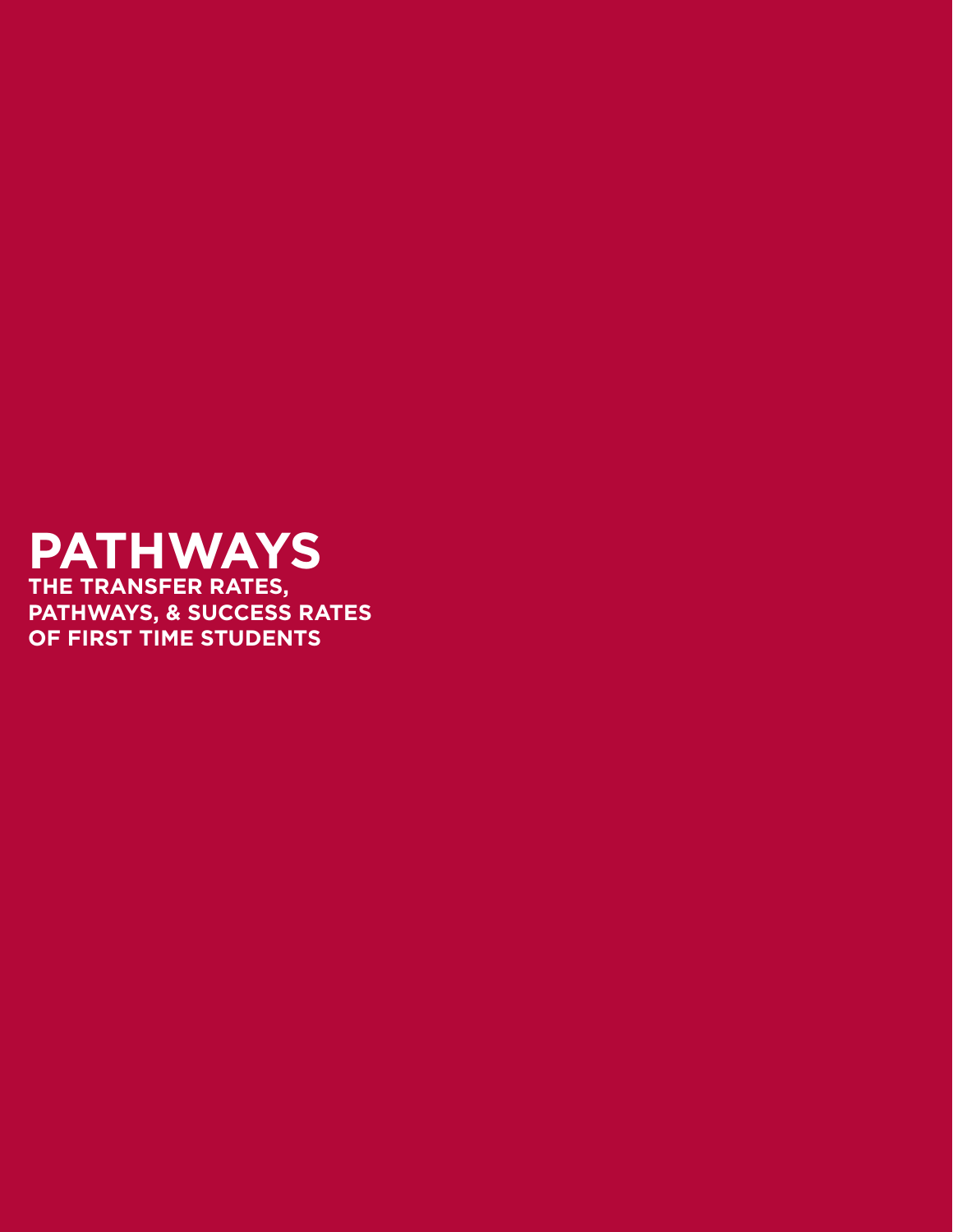# **How many transfer?** WHO TRANSFER FROM

**1 in 4** first-time public students transfer within 6 years. Non-main four-year campuses tend to have the highest transfer-out rates (36%), compared to 23% of students at main campuses and 20% of students at two-year institutions.



### **Where do they go?**

About **7 in 10** stay in Indiana. Of those about 60% choose an Ivy Tech or IU campus, while about 10% choose private or proprietary institutions.

#### **TOP TRANSFER DESTINATIONS** average number of **in-state** transfers per first-time cohort



### **ho are the**

On average, transfer students tend to be younger, have lower GPAs, and are less likely than nontransfers to be white. Compared to non-transfers at the same institution type, **4 to 2 Year Public** transfers' distinguishing characteristics include higher levels of financial need and lower levels of academic achievement, while **2 to 4 Year Public**  transfers tend to be younger and have lower levels of financial need.

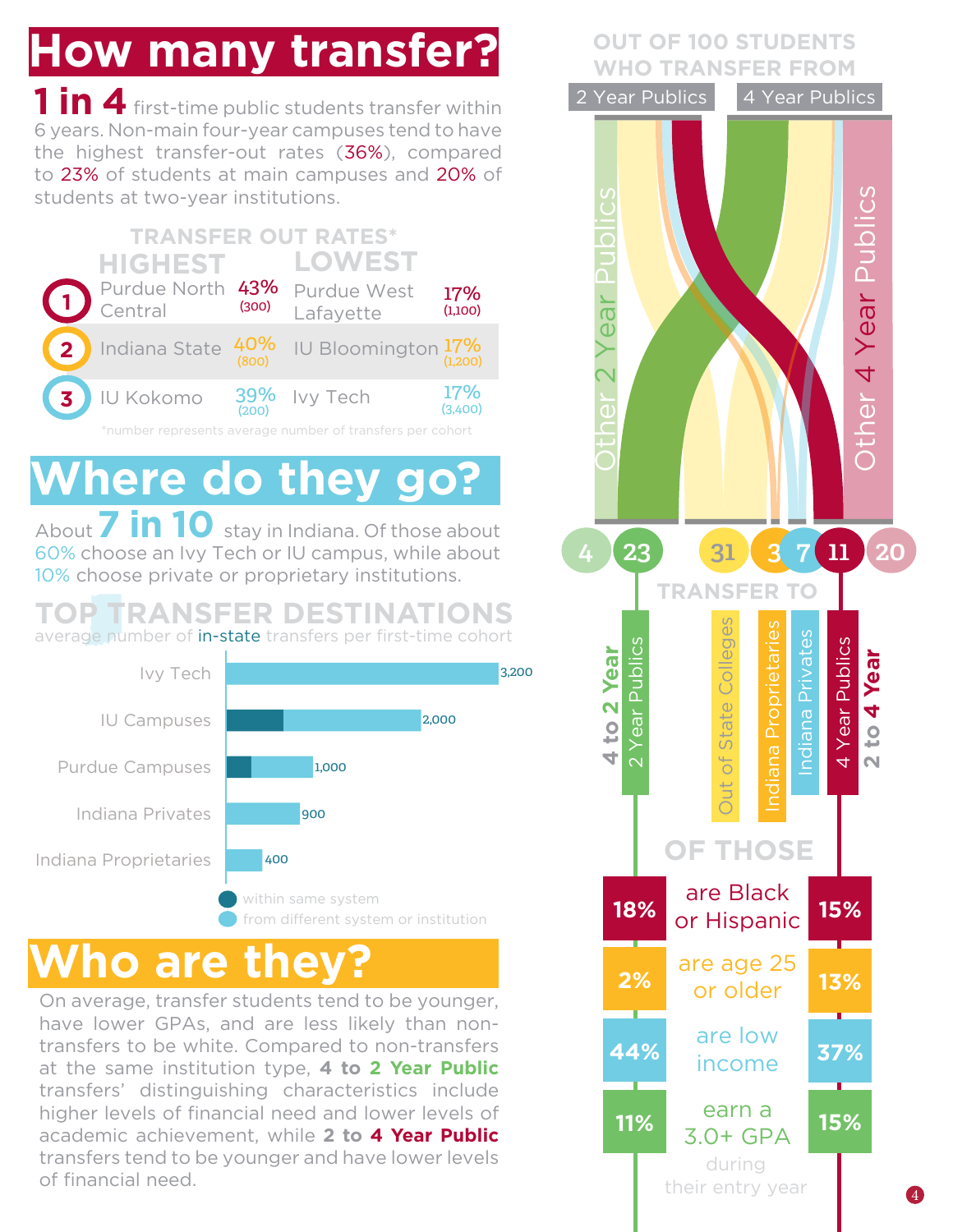

#### **ABOUT THE DATA**

Statistics presented in this section are based on cohorts of first-time degree-seeking students who initially enrolled in Indiana public institutions in the fall between 2008 and 2010. Students are counted as having transferred if they were no longer enrolled in their entry institution, but were enrolled in a different institution within six years after entry. Transfer rates do not include summer and casual course taking. Transfer cohorts may differ from those presented in other reports.

Sources: Indiana Commission for Higher Education and National Student Clearinghouse